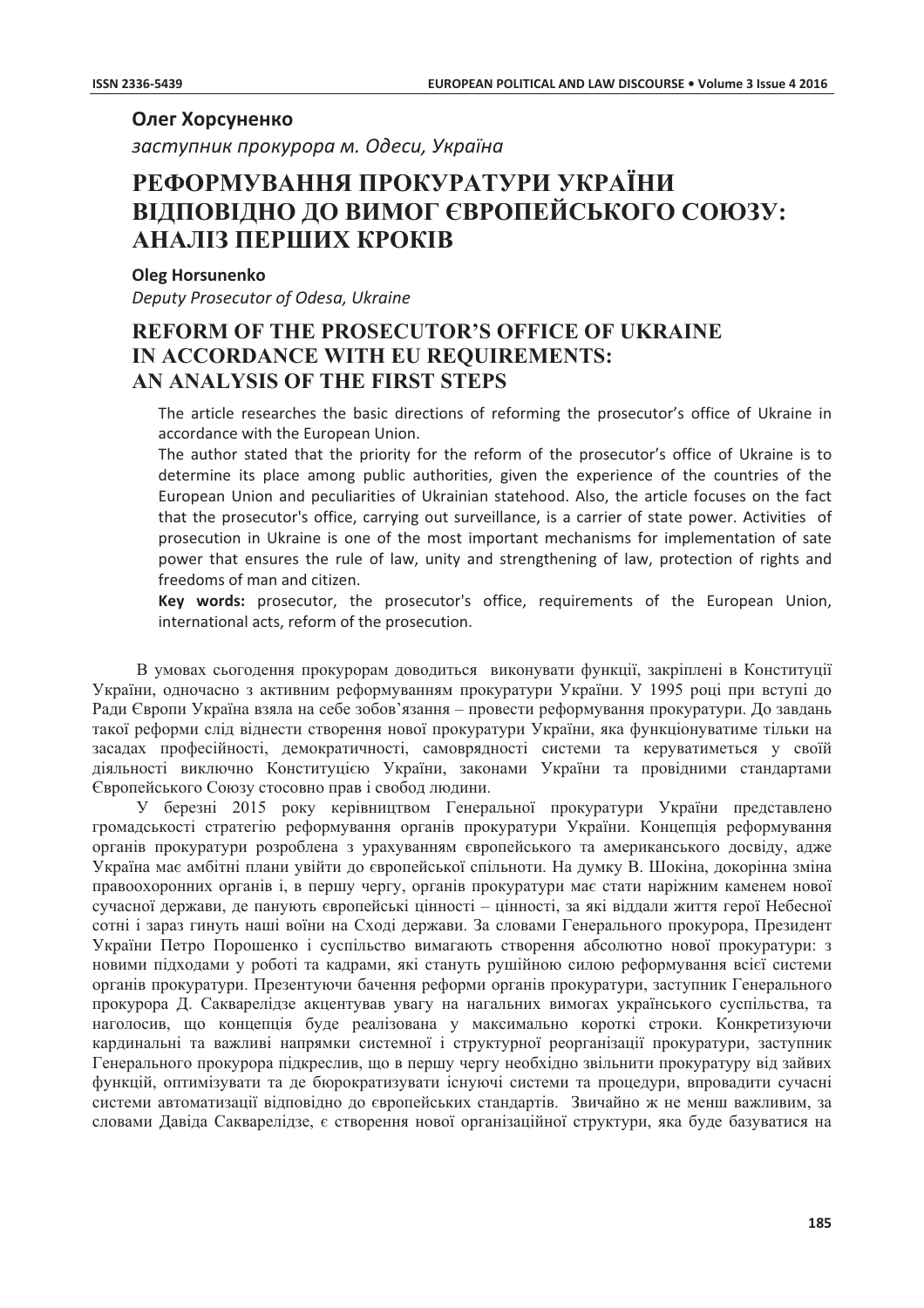#### **ISSN 2336-5439**

професійних калрах<sup>1</sup>.

Станом на сьогодні реформа прокуратури України вже розпочалась. Проведено два етапи відкритого конкурсу на зайняття посад керівників місцевих прокуратур, їх перших заступників та заступників. Складено рейтинг кандидатів, які допущені до участі в третьому етапі. Також, пройшли тестування працюючі прокурори з метою зайняття посад прокурорів місцевих прокуратур.

Метою цієї наукової статті є дослідження основних напрямів реформування прокуратури України відповідно до вимог Європейського Союзу.

Питання реформування прокуратури України свого часу досліджувались багатьма ученими, такими як Литвак О.М., Толочко О.М., Козьяков І.М., Шумський П.В., Долежан В., Горган О.Л., Наулік Н.С., Трагнюк Р.Р., Кравчук В.М., та іншими.

Як зазначає І. Козьяков у процесі реформування органів прокуратури України, наближення їх діяльності до європейських стандартів постає потреба покращення ефективності та результативності діяльності прокурорів. Із цим також пов'язана необхідність формування висококваліфікованого кадрового складу та належної організації його роботи, побудованої на сучасних правових принципах і процедурах, із запозиченням кращих європейських практик менеджменту в органах прокуратури. Успішність реформи безпосередньо залежить від наповнення ефективної системи управління її організаційним розвитком – комплексом заходів у царині організації та управління, які спрямовані на здійснення масштабних перетворень у прокурорській системі та супроводжуються створенням нових і вдосконалюванням існуючих процесів організаційного управління та прийняття рішень стратегічного характеру (щодо функцій, компетенції, структури, кадрового складу тощо).

У своїх дослідженнях В. Кравчук виділяє три основні шляхи вдосконалення прокуратури України — інституціональний, функціональний та змістовний. Перший — це процес поступової зміни правового становища прокуратури у механізмі держави, пошуку оптимального варіанту організації та діяльності органів прокуратури. Функціональний варіант вдосконалення прокуратури полягає в окресленні чіткого призначення інституту прокуратури у механізмі держави, чіткому законодавчому закріпленні функцій його діяльності. А змістовний напрям вдосконалення прокуратури полягає в підвищенні ефективності діяльності прокуратури, якісній реалізації покладених на неї функцій<sup>3</sup>.

Заслуговують уваги висловлювання Р. Трагнюка, який зазначає, що з прийняттям 14 жовтня 2014 року нового Закону України «Про прокуратуру» найбільш суттєві зміни стосувалися функціональної спрямованості прокурорської діяльності<sup>4</sup>.

Ключовою новелою Закону є визначення функції нагляду за додержанням і застосуванням законів через форму представництва. Однак, у позитивності такого визначення є багато спірного, оскільки для законодавчої практики та теорії права не зрозумілим на сьогодні, є встановлення реалізації однієї функції у формі іншої функції. Адже, відповідно до Конституції України та Закону України «Про прокуратуру» представництво інтересів громадянина або держави в суді є функцією прокуратури України<sup>5</sup>.

На думку, Р. Трагнюка, такі зміни стали можливими завдяки тому, що, на виконання конституційної умови шоло створення системи державних контрольних органів, п. 2 ч. 1 ст. 17 Закону України «Про центральні органи виконавчої влади» від 17 березня 2011 року передбачено, що здійснення державного нагляду (контролю) є основним завданням центральних органів виконавчої влади. З огляду на це, виконання прокуратурою нагляду за додержанням і застосуванням законів фактично вело до дублювання функцій відповідних органів виконавчої влади, на які покладаються повноваження щодо нагляду (контролю) за додержанням законів, що не дозволяло, з одного боку, чітко зрозуміти, який орган несе відповідальність за стан справ у певній сфері суспільних відносин, а, з іншого боку, вело до збільшення кількості перевірок та інших заходів, які

 $^{-1}$  Інформація Управління зв'язків із громадськістю та ЗМІ Генеральної прокуратури України. <http://www.gp.gov.ua/ua/news.html? m=publications& t=rec&id=152078>

 $\overline{\mathbf{c}}$ Козьяков, І.М. (2015). Методологічні аспекти організації прокурорської діяльності на сучасному етапі. Вісник прокуратури, Вип. 7, 23-33.

<sup>&</sup>lt;sup>3</sup> Кравчук, В.М. (2009). Прокуратура України та європейська інтеграція. Українсько-грецький міжнародний науковий юридичний журнал «Порівняльно-правові дослідження, 1, 137-141.

Трагнюк, Р.Р. (2014). Реформування функцій прокуратури України за новим Законом «Про

прокуратуру». Електронне наукове видання «Юридичний науковий електронний журнал», 3, 176-179.

<sup>5</sup> Закон про прокуратуру 2014 (Верховна Рада України). Відомості Верховної Ради України, 2-3, 12.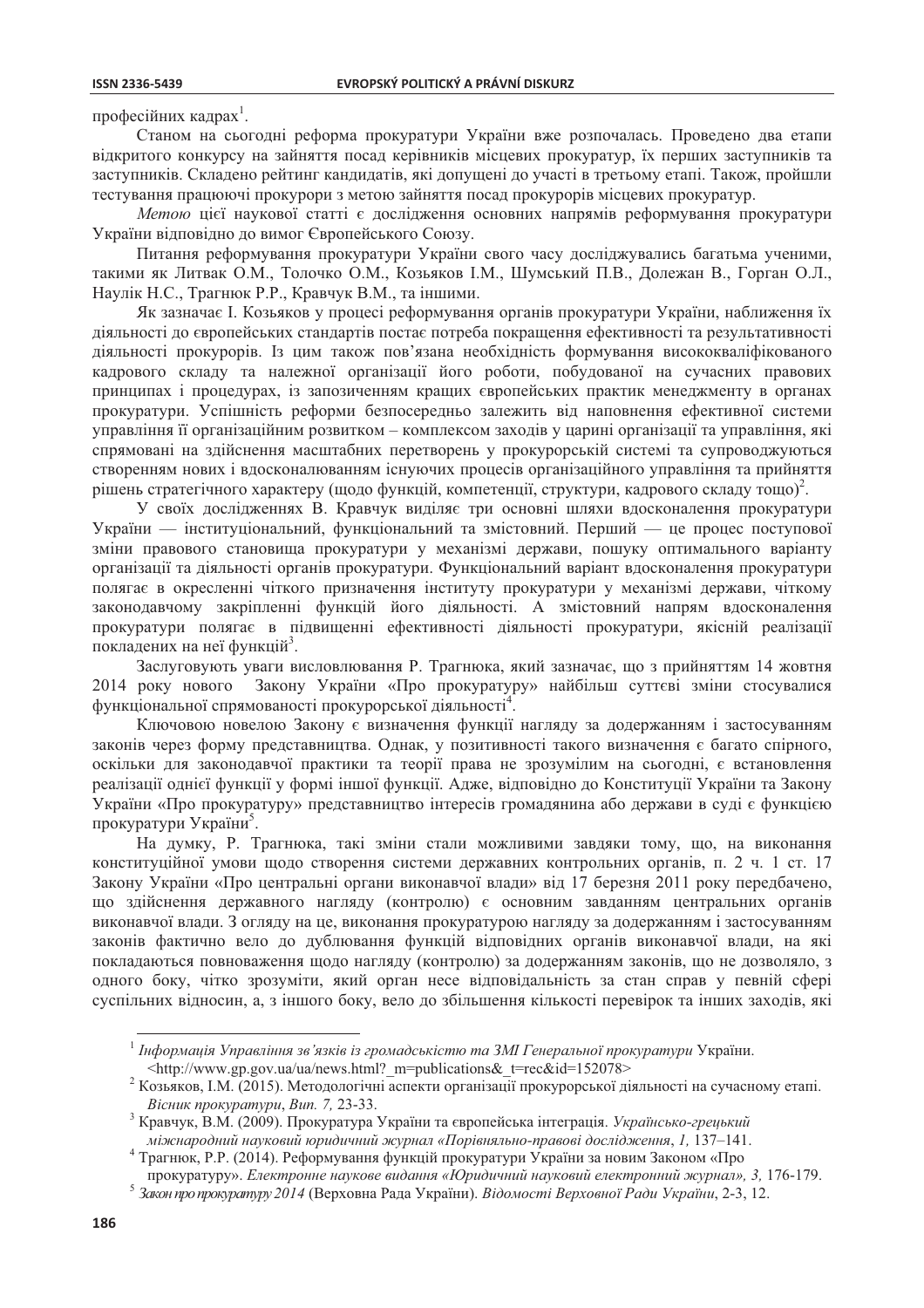могли перешколжати нормальній ліяльності фізичних та юриличних осіб, насамперел у сфері підприємницької діяльності. В підсумку, Закон не лише не передбачає збереження функції нагляду за додержанням і застосуванням законів, а й вносить ряд змін до інших законодавчих актів, спрямованих на скасування прокурорського нагляду за додержанням законів<sup>1</sup>.

Частково із такою позицією автора можна погодитись, однак, прокурорський нагляд - це діяльність органів прокуратури спрямована на додержання і правильне застосування законів Кабінетом Міністрів України, міністерствами та іншими центральними органами виконавчої влади, органами державного і господарського управління та контролю, Радою міністрів Автономної Республіки Крим, місцевими Радами, їх виконавчими органами, військовими частинами, політичними партіями, громадськими організаціями, масовими рухами, підприємствами, установами і організаціями, незалежно від форм власності, підпорядкованості та приналежності, посадовими особами та громадянами<sup>2</sup>.

Також, варто звернути увагу, що повноваженнями щодо захисту прав і свобод людини в Україні прокуратура була наділена при виконанні функцій нагляду за додержанням і застосуванням законів. Діяльність органів прокуратури щодо вирішення заяв і звернень громадян, перевірки сигналів преси та інших засобів масової інформації про порушення законності забезпечує своєчасний і кваліфікований розгляд кожного звернення, всебічну перевірку доводів заявника і прийняття на місці правильного рішення, поновлення порушених прав і законних інтересів громадян, притягнення до відповідальності винних осіб<sup>3</sup>. Такі повноваження були одним із найбільш вагомих чинників підтримання режиму законності та правопорядку, підвищення правової захищеності громадян у їх відносинах з іншими державними органами, посадовими та службовими  $\alpha$ собами<sup>4</sup>.

Новий сучасний прокурор має виступати у розумінні населення не карателем чи навіть обвинувачем, а, насамперед, захисником прав і свобод громадян та інтересів держави. Його головним завданням має бути реальне поновлення цих прав та інтересів, відшкодування завданих збитків, застосування заходів впливу, не пов'язаних з притягненням до кримінальної відповідальності<sup>5</sup>.

Однак, очевидним є те, що збереження функції нагляду за додержанням і застосуванням законів порушувало міжнародні зобов'язання нашої держави перед європейськими інституціями, тому її скасування було закономірним в контексті євроінтеграційного курсу України.

Ще однією новелою Закону є відсутність визначення функції досудового слідства. Однак, відповідно до п. 1 Розділу X «Прикінцеві положення» та п. 1 Розділу XI «Перехідні положення» КПК України визначено, що слідчі органів прокуратури здійснюють повноваження щодо досудового розслідування злочинів, передбачених статтями 402-421, 423-435 КК України та ч. 4 ст. 216 КПК України до дня початку діяльності Державного бюро розслідувань України, але не пізніше п'яти років з дня набрання чинності КПК України<sup>6</sup>. Дані положення закріплено у п. 4 Розділу XIII «Перехідні положення» Закону України «Про прокуратуру», до початку діяльності державного бюро розслідувань, але не пізніше п'яти років після набрання чинності КПК України слідчі органів прокуратури злійснюють лосудове розслідування у визначеному КПК України порядку<sup>7</sup>. Отже, функція досудового слідства залишається за прокуратурою в якості тимчасової до дня початку діяльності Державного бюро розслідувань України, але не пізніше 20 листопада 2017 року (коли виповнюється 5 років з дня набрання чинності КПК України). До цього часу на слідчих органів прокуратури поширюється положення Закону, в т. ч. ст. 86 Закону України «Про прокуратуру», що

<sup>&</sup>lt;sup>1</sup> Трагнюк, Р.Р. (2014). Реформування функцій прокуратури України за новим Законом «Про

прокуратуру». Електронне наукове видання «Юридичний науковий електронний журнал», 3, 176-179. <sup>2</sup> Зарубинська, І.С., Наулік, Н.С. (2013). Прокурорський нагляд за додержанням і застосуванням законів у механізмі захисту прав і свобол людини в Україні. Вісник національної академії прокуратури України,  $3, 7 - 8.$ 

<sup>&</sup>lt;sup>3</sup> Закон про прокуратуру 1991 (Верховна Рада України). Відомості Верховної Ради України, 53, 793.

<sup>4</sup> Боровик, А. (2011). Прокурорський нагляд за додержанням законів. Вісник прокуратури, 1(115), 22.

<sup>5</sup> Головін, А. (2012). Діяльність прокуратури щодо захисту конституційних прав і свобод людини і

громадянина у рішеннях Конституційного Суду України. Голос України, 174 (5424), 18 вересня. <sup>6</sup> Кримінальний процесуальний кодекс України 2013 (Верховна Рада України). Відомості Верховної Ради України (ВВР), 9-10, 11-12, 13, 88.

<sup>7</sup> Закон про прокуратуру 2014 (Верховна Рада України). Відомості Верховної Ради України, 2-3, 12.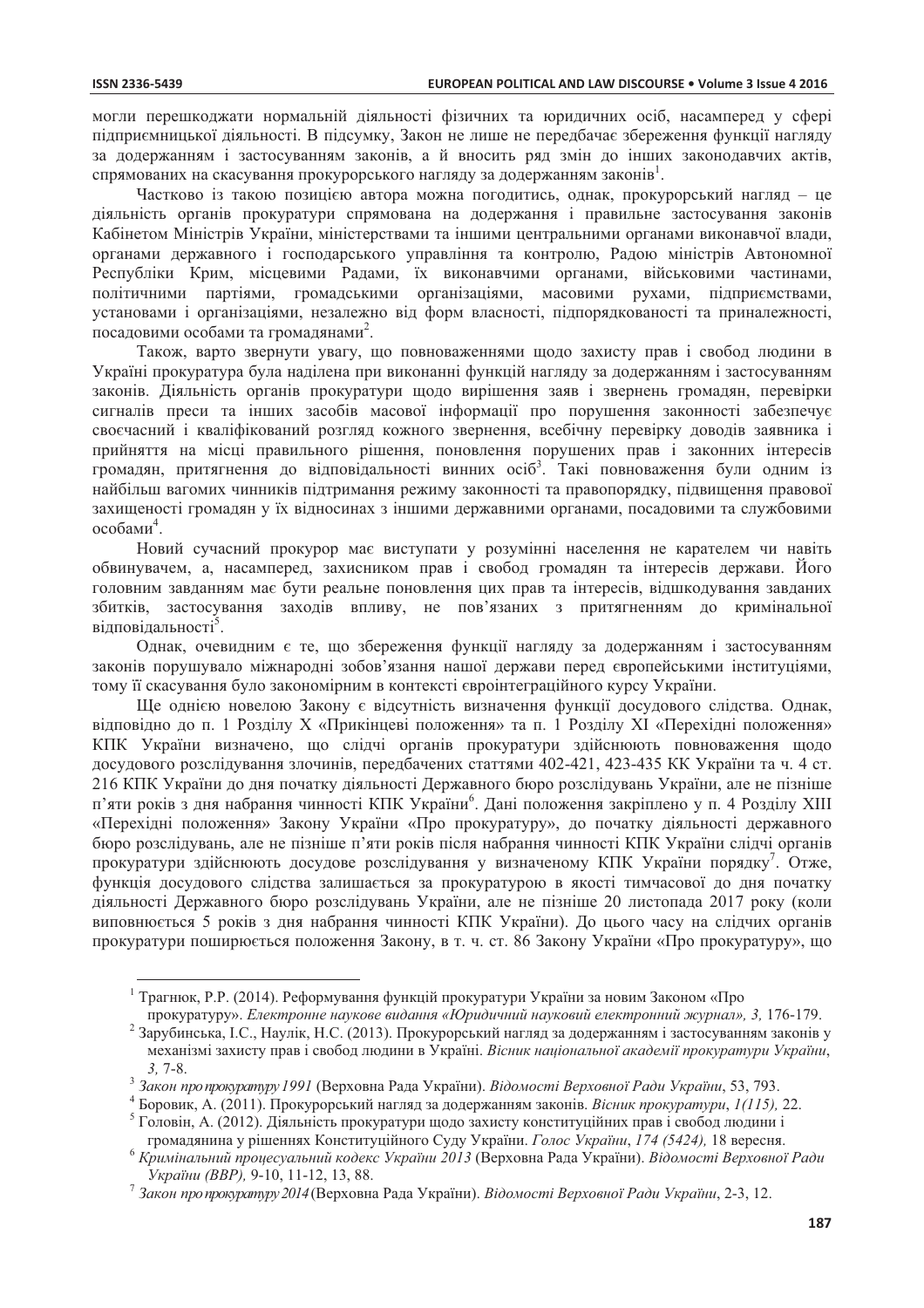регулює пенсійне забезпечення працівників органів прокуратури, також вони зберігають право носіння вогнепальної зброї (п. п. 5, 11 Розділу XIII «Перехідні положення» Закону).

Враховуючи вищевикладене, можна зробити висновок, що Закон України «Про прокуратуру» від 14 жовтня 2014 року суттєво реформував функціональну модель прокуратури України. Скасовано функцію нагляду за додержанням і застосуванням законів, обмежено функцію нагляду за додержанням прав і свобод людини і громадянина межами представницької діяльності прокуратури, підтверджено норми КПК України щодо збереження функції досудового слідства до моменту початку роботи Державного бюро розслідувань України, а також включено координаційну діяльність до змісту функції нагляду за додержанням законів органами, що провадять оперативнорозшукову діяльність, дізнання, досудове слідство. Однозначно, такі зміни відповідають рекомендаціям Ради Європи і слугуватимуть наближенню прокуратури України до міжнародних стандартів функціонування цього органу.

Таким чином, маємо розпочату реформу прокуратури України у вигляді її реорганізації, а також законодавче закріплення функцій прокуратури відповідно до вимог європейського напряму інтеграції.

Проте необхідно розглянути ще один напрям реформування прокуратури, а саме віднесення її до однієї з гілок влади.

3 досліджень О. Толочка вбачаємо, що на сьогодні як суспільством, так і самою професійною прокурорською корпорацією чітко усвідомлюється необхідність подальшого реформування та переходу до моделі прокуратури, яка має природно інтегруватися в існуючі правові механізми та сприйматися суспільством як вкрай необхідна та ефективна<sup>1</sup>. Рекомендація Комітету Міністрів Ради Європи Rec (2000) 19 визнає можливість існування у демократичному суспільстві різних моделей прокуратури. Зокрема, прокуратура може існувати як незалежна частина в системі судової влади з обов'язковим визначенням у законі характеру і меж її незалежності (п. 14). Очевидно, що прокуратура може бути відносно залежною від органів виконавчої влади. У такому випадку має бути забезпечена незалежність прокурорів та прозорість і справедливість їх діяльності (п.13). Зазначені моделі прокуратур мають переваги і недоліки, але жодна з моделей не виключається і не віддається перевага тій чи іншій моделі<sup>2</sup>. Парламентська Асамблея Ради Європи (ПАРЄ) у своїх резолюціях та рекомендаціях постійно нагадувала українській владі про зобов'язання перед Радою Європи «змінити роль та функції прокуратури» відповідно до зазначених положень Рекомендацій 1604 (2003)<sup>3</sup>. Таким чином, реформування прокуратури України відбувається з урахуванням особливостей правової системи та існуючих в Україні правових реалій.

Для цього на конституційному рівні слід визначити, місце та роль прокуратури, як автономної і незалежної в системі державних органів, оптимізувати функції прокуратури, вдосконалити гарантії незалежності прокурорів, порядок призначення, підстави та процедуру звільнення Генерального прокурора України, встановити вимоги до особи, яка може обіймати цю посаду. Перші кроки в цьому напрямі вже зроблено. Однак, із врахуванням досвіду функціонування прокуратури в країнахчленах Європейського Союзу, доцільно визначити прокуратуру України, як автономну інституцію при суловій влалі на правах самостійної пілсистеми. Функції прокуратури безпосерелньо пов'язані зі здійсненням правосуддя, а професії судді та прокурора за своїм характером є спорідненими. Комплексний аналіз конституційних норм дає підстави стверджувати, що віднесення прокуратури до судової влади жодним чином не означитиме посягання на особливий статус, повноваження і незалежність суддів. В Україні як на конституційному, так і на законодавчому рівнях відповідні гарантії існують (ст. 124 Конституції України; ст. 1 Закону України «Про статус суддів«). Жодна із

<sup>&</sup>lt;sup>1</sup> Толочко, О.М. (2012). Реформування прокуратури України: інституціональний аспект. Прокуратура України: історія, сьогодення та перспективи: матеріали міжнародної науковопрактичної. Київ: Національна академія прокуратури України, 45-48.

 $\overline{\mathbf{c}}$ Рекомендація Rec (2000) 19 Комітету Міністрів державам-членам «Про роль служби публічного обвинувачення в системі кримінальної юстиції» від 2000 року. Статус органів публічного обвинувачення: міжнародні стандарти, зарубіжне законодавство і пропозиції щодо реформування в Україні. Київ: Атіка, 21-22.

Рекомендація ПАРЄ 1604 (2003) 11 «Про роль служби публічних обвинувачів в демократичному суспільстві, заснованому на верховстві права» від 2003 року. Статує органів публічного обвинувачення: міжнародні стандарти, зарубіжне законодавство і пропозиції щодо реформування в Україні. Київ: Атіка, 15-17.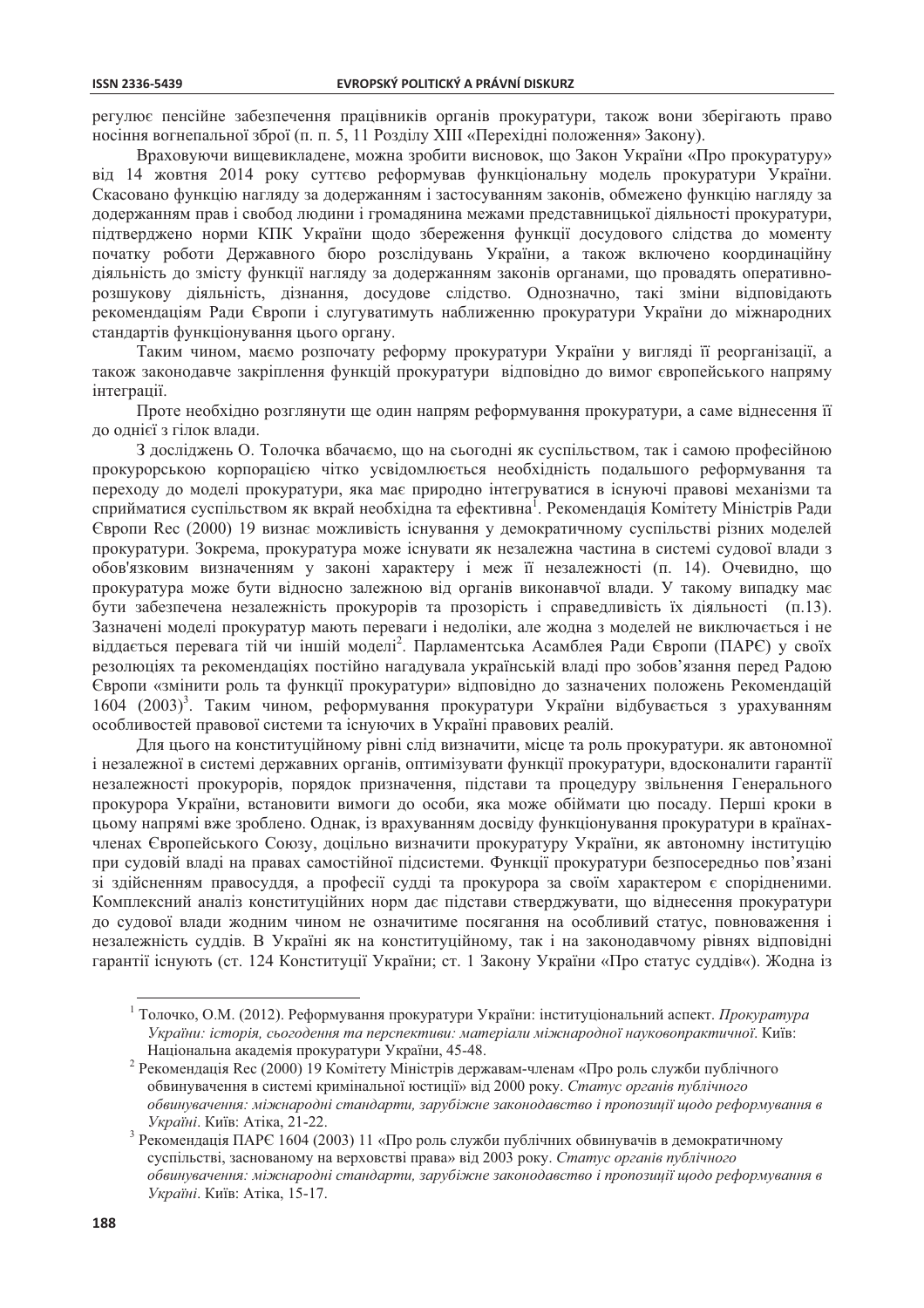функцій прокуратури, зазначених у ст. 121 Конституції України, не посягає на злійснення судової влади, тобто на виключну компетенцію судів. Причому дії та рішення прокурора при здійсненні зазначених функцій можуть бути оскаржені в суді.

Таким шляхом пішли як більшість країн- членів ЄС (Латвія, Литва, Болгарія, Румунія Бельгія, Італія, Греція, Іспанія, Нідерланди, Португалія, Франція, Фінляндія та ін. Зокрема, у Фінляндії (1997 р.) та Польщі (2010 р.) було проведено реформу, внаслідок якої прокуратуру виведено із системи виконавчої влади (міністерства юстиції) та започатковано її діяльність як самостійного органу при суловій влалі.

Для ефективного реформування прокуратури України, необхідно визначити її місце та роль в системі органів державної влади. На думку О. Литвака та П. Шумського реформування прокуратури повинно бути складовою частиною державно-правової реформи в Україні, здійснюватися з урахуванням реальних умов, які склалися в галузі забезпечення законності, захисту прав і свобод громадян та інтересів суспільства. У радянській і пострадянській юридичній літературі висловлені різноманітні погляди на місце прокуратури в системі державного механізму. Вони зводяться до наступного:

1) прокуратура повинна бути включена в судову гілку влади і її основною функцією має стати здійснення обвинувальної влади в державі;

2) прокуратура не повинна належати ні до виконавчої, ні до судової влади, а бути органом Верховної Ради України, щоб реально забезпечувати законність;

3) враховуючи статус Президента, котрий визнається гарантом Основного Закону, прав і свобод громадянина, було б логічно конструювати прокуратуру як структуру президентської влади, що здійснює від його імені нагляд за виконанням законів і указів Президента України в державі;

4) діяльність прокуратури має особливий, самостійний характер державної влади, що діє на основі притаманних цьому органу принципів і повноважень.

Отже, результати реформування прокуратури України на сьогоднішній день очевидні. Однак, оскільки прокуратура - це комплексний і багатогранний правовий інститут з єдиною централізованою системою, що виконує особливий вид державної діяльності, пов'язаний із діяльністю усього державного механізму України, і не належить до жодної з її гілок, то необхідним вбачається визначення характеру прокурорської наглядової влади при виконанні нею передбачених законом функцій. Головним, на наш погляд, для продовження реформування прокуратури України, є визначення її місця серед органів державної влади, враховуючи досвід країн-членів Європейського Союзу та особливості української державності. А також, варто пам'ятати, що прокуратура, здійснюючи нагляд, виступає носієм державно владних повноважень. Діяльність прокуратури України є одним із важливих механізмів реалізації державної влади, який забезпечує верховенство права і закону, єдність і зміцнення законності, захист прав і свобод людини та громадянина. Без належної законності в державі не може бути і сильної влади, тим більше, що Україна прагне стати правовою державою.

## **References:**

Borovyk, A. (2011). Prokurors' kyj nahliad za doderzhanniam zakoniv [Prosecutor's supervision of the observance  $1<sup>1</sup>$ of laws]. Visnyk prokuratury [Bulletin of prosecutor's office], 1(115), 22 [in Ukrainian].

Holovin, A. (2012). Diial'nist' prokuratury schodo zakhystu konstytutsijnykh prav i svobod liudyny i  $2^{1}$ hromadianyna u rishenniakh Konstytutsijnoho Sudu Ukrainy [Activities of prosecutor's office for protection of constitutional rights and freedoms of man and citizen in the decisions of the Constitutional Court of Ukraine]. Holos Ukrainy [Voice of Ukraine], 174 (5424), 18 veresnia [in Ukrainian].

Zakon pro prokuraturu 1991 [The Law on 1991 Prosecution] (Verkhovna Rada Ukrainy). Vidomosti Verkhovnoi  $3<sub>1</sub>$ Rady Ukrainy [Bulletin of the Verkhovna Rada of Ukraine], 53, 793 [in Ukrainian].

Zakon pro prokuraturu 2014 [The Law on Prosecution 2014] (Verkhovna Rada Ukrainy). Vidomosti Verkhovnoi  $4<sub>1</sub>$ Rady Ukrainy [Bulletin of the Verkhovna Rada of Ukraine], 2-3, 12 [in Ukrainian].

Zarubyns'ka, I.S., Naulik, N.S. (2013). Prokurors'kyj nahliad za doderzhanniam i zastosuvanniam zakoniv u  $5^{\circ}$ mekhanizmi zakhystu prav i svobod liudyny v Ukraini [Supervision of the observance and application of laws in the mechanism of protection of rights and freedoms in Ukraine]. Visnyk natsional'noi akademii prokuratury Ukrainy [Bulletin of the National Academy of the Public Prosecutor's office of Ukraine], 3, 7-8 [in Ukrainian].

<sup>&</sup>lt;sup>1</sup> Литвак, О., Шумський, П. (2012). Проблеми реформування органів прокуратури. Вісник Національної академії прокуратури України, 1, 5-12.